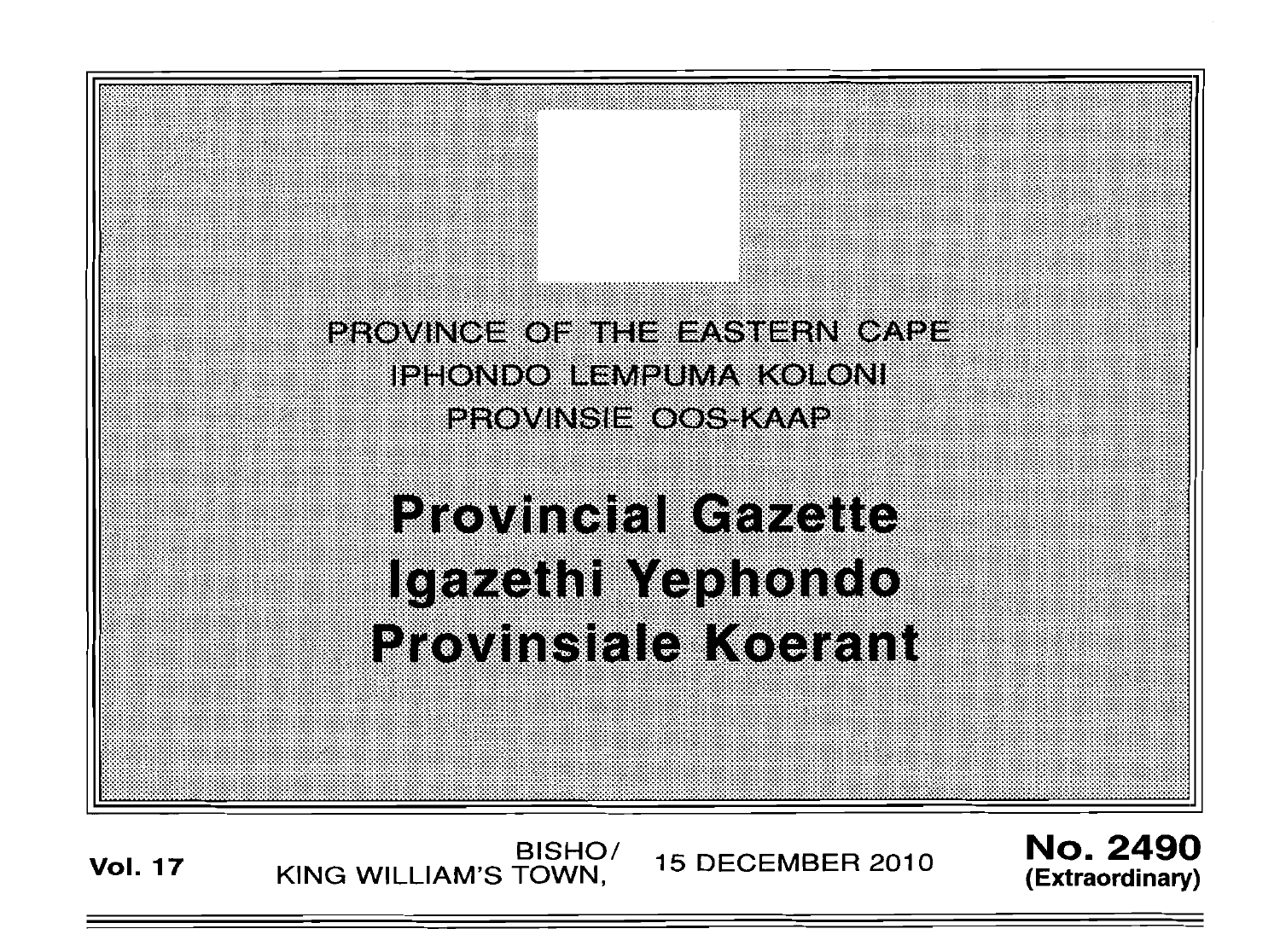# IMPORTANT NOTICE

The Government Printing Works will not be held responsible for faxed documents not received due to errors on the fax machine or faxes received which are unclear or incomplete. Please be advised that an "OK" slip, received from a fax machine, will not be accepted as proof that documents were received by the GPW for printing. If documents are faxed to the GPW it will be the sender's responsibility to phone and confirm that the documents were received in good order.

Furthermore the Government Printing Works will also not be held responsible for cancellations and amendments which have not been done on original documents received from clients.

# CONTENTS • INHOUD

| No.                   | Page<br>No. | Gazette<br>No. |
|-----------------------|-------------|----------------|
| <b>GENERAL NOTICE</b> |             |                |
| 397                   |             | 2490           |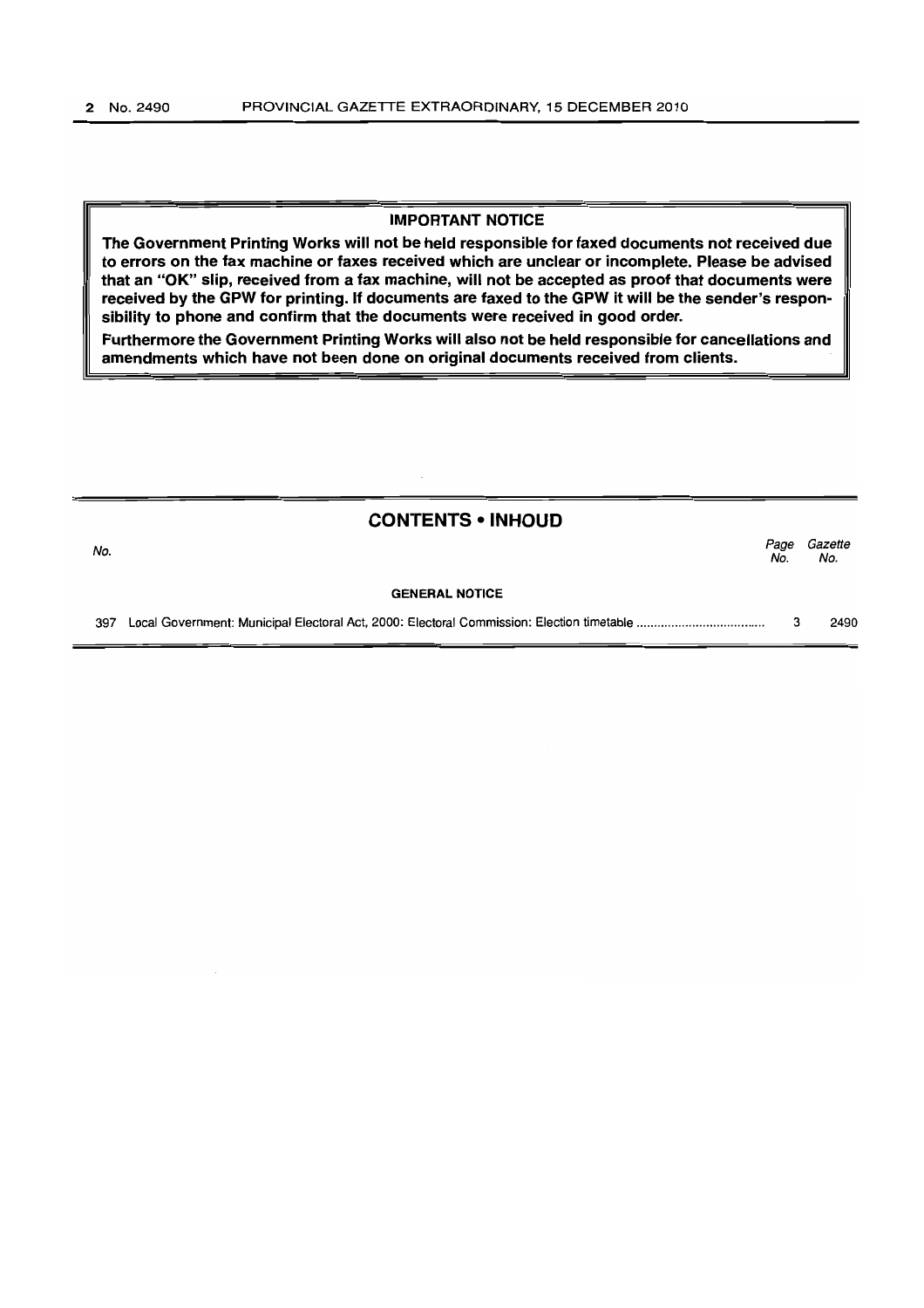# GENERAL NOTICE

# NOTICE 397 OF 2010

# ELECTORAL COMMISSION

# ELECTION TIMETABLE

The Electoral Commission hereby gives notice that it has in terms of section 11 of the Local Government: Municipal Electoral Act, 2000, compiled the election timetable set out below to apply to the municipal by-elections to be held on 19 January 2011 in respect of Ward 15 of the Mnquma [EC1221 Municipality as proclaimed by Provincial Notice numbers 43 of 2010 as published in the Provincial Gazette No. 2485 of the Eastern Cape Province, dated 13 December 2010. A reference to "section" in this election timetable is a reference to that section in the Local Government: Municipal Electoral Act, 2000 (Act No. 27 of 2000).

#### Cut-off time for act to be performed

1 An act required in terms of this Act to be performed by not later than a date in the election timetable must be performed before 17:00 on that date, unless otherwise specified.

#### Certification of the voters' roll

2 By 15 December 2010 the chief electoral officer must certify the segments of the voters' roll for the voting districts to be used in the by-elections in terms of section 6(2)(a).

# Notice that lists of addresses of voting stations are available for inspection

3 By 15 December 2010 the chief electoral officer must give notice that copies of a list of voting stations and their addresses will be available for inspection at the office of the Commission's local representative in terms. of section 19(5).

## Notice of route of mobile voting stations

4 If the Commission decides to use mobile voting stations in the byelections, the Commission must by 15 December 2010 give notice of the route, including the locations and estimated times of stopping of each mobile voting station in terms of section 22(1).